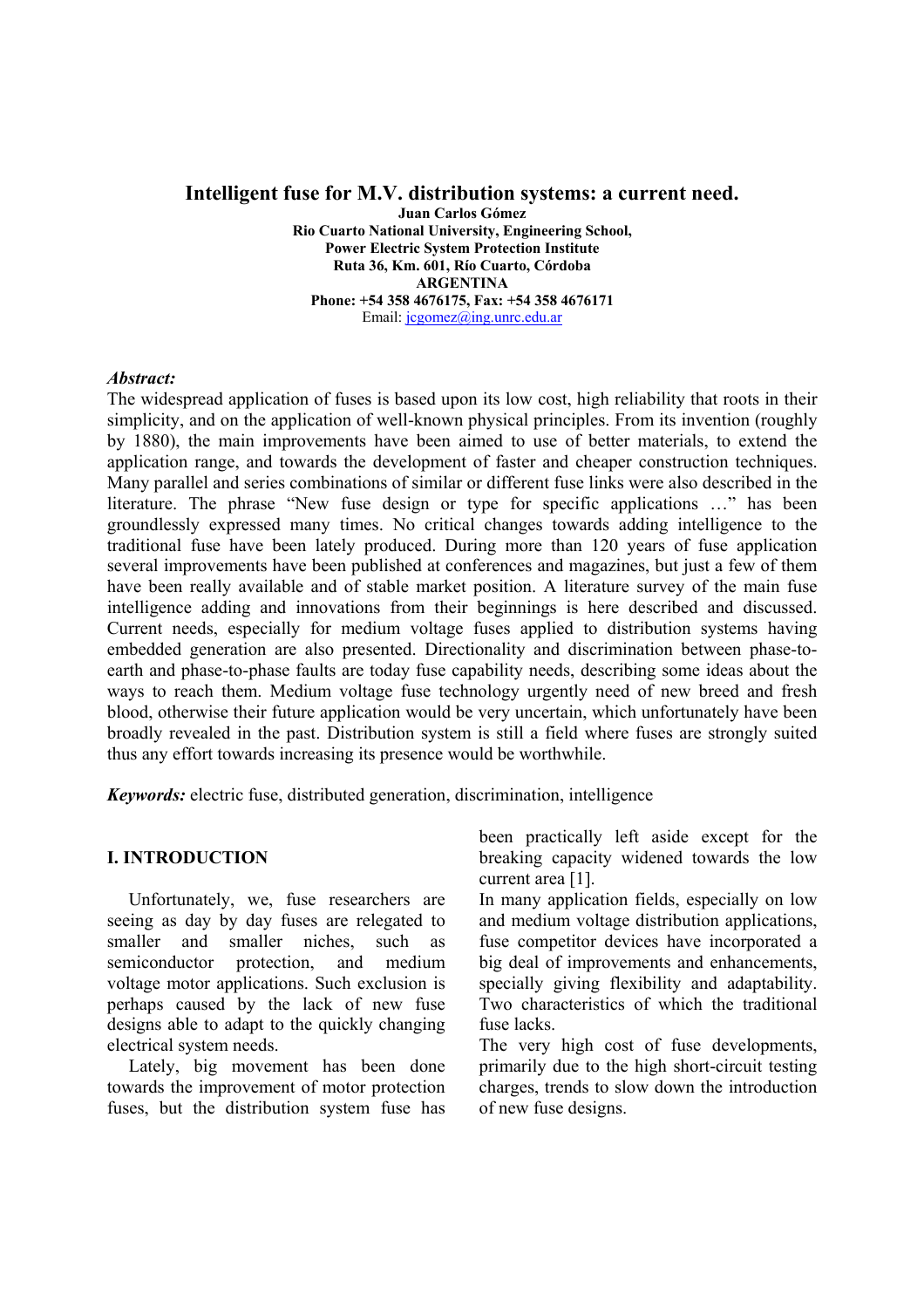Today due to this fuse flexibility lack, fuses are in risk to be banned of any distribution circuit having distributed generation (DG).

The cited flexibility can be also called as intelligence, understanding for intelligent fuse the protection device that is able to make decisions, for instance doing opening and reclosing operations, discriminating direction and detecting phase currents from earth currents.

## **II. BACKGROUND AND HISTORY OF FUSE IMPROVEMENTS**

The today widespread application of distribution fuses is based upon its low cost, high reliability that roots mainly on their simplicity, and on the application of wellknown physical principles.

From fuse beginnings, first scientific reference by Sir. Edward Nairne during 1773 and first official US fuse patent granted to Thomas Edison by 1880, the main improvements have been aimed to use of better materials, to extend the current and voltage application ranges, and towards the development of faster and cheaper construction techniques [2, 3].

Between the transcendental fuse improvements the M-effect incorporation by Metcalf during 1939 need to be mentioned [4].

After that early improvements many changes into the original fuse design have been presented, all of them in order to extend the low current interruption capability having different acceptation or success degrees.

Among them can be mentioned:

- Utilization of non-traditional fuse element metals, as for instance Aluminum or Cadmium [5, 6].
- Use of bounded silica sand [6].
- Use of two dissimilar bounded or unbounded metals [7, 8].
- Current limiting and expulsion elements put together inside a single fuse body [9, 10].
- Paralleled combination of high-voltage expulsion fuse and  $Z_nO$  varistors [11].
- $\blacksquare$  Hybrid fuse using SF<sub>6</sub> or vacuum fuse in series with traditional high current part [1, 12].
- Repetition fuse and self-healing or permanent fuse using high-pressure sodium and mercury as fuse elements, idea lately extended to the application of polymeric compounds [13, 14].

During more than 120 years of fuse application many improvements have been published at conferences and magazines, but just a few of them have been really available and of stable market position.

The phrase "New fuse design or type for<br>ecific applications ..." has been specific applications ..." has been groundlessly expressed many times. No critical changes towards adding intelligence to the traditional fuse have been lately produced.

A literature survey of the main fuse intelligence adding and innovations from fuse design beginnings intending to analyze the presented DG problem was done. From this survey, just two suitable original ideas had come out, the application of chemical charges and the use of saturable transformers.

The two ideas can be summarized as follows.

a) Application of chemical charges:

The idea was originally presented for Muth & Zimmermann by 1938 [15], based upon the fuse blowing due to the ignition of a chemical charge caused by a externally controlled heater, being the device described as the combination of the accuracy of a relay with the cheapness of the fuse. Afterwards the same idea was pursued and developed, especially on the ignition control system, introducing in the market by 1963 the device called "limiter", which have been since in the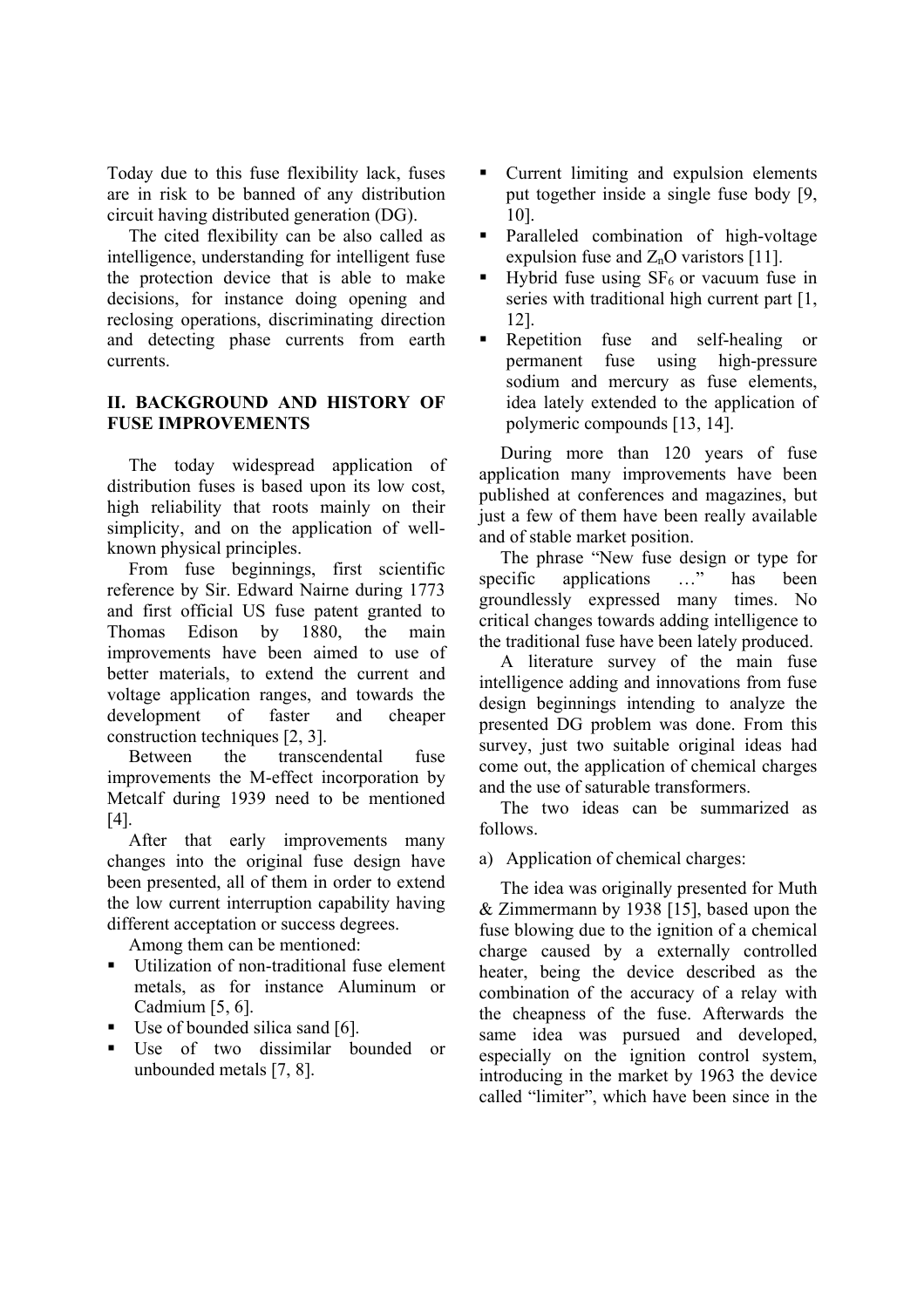market [16]. The same concept was further developed and applied to the Automatic Seccionalizer, coming out by the eighties [17]. By the same decade many other designs using this principle were presented, especially developed for medium voltage distribution systems, having dissimilar market success [18, 19]. One of them, called Electronic Power Fuse loaded with up-to-date or last generation electronics has got a relatively good foot in the market, in spite of its still high cost [20]. By 1990 a technical paper was produced, presenting a new design applying this concept to low voltage dc systems, called Smart Fuse [21]. No more than five years ago, the limitations of the application of this chemically charged device for the expansion of distribution systems were emphasized giving recommendations about how to avoid frequent misapplications [22].

### b) Use of saturable transformers

During the seventies an interesting idea was proposed, related to the availability in a single fuse cutout of a double fuse timecurrent-characteristic. This double TCC was obtained by using a current transformer which working zone included the saturated and nonsaturated areas, changing the two paths current sharing depending on the overcurrent level. The mentioned design was proposed for the solution of coordination problems between the main feeder and branch protections. Initially the current transformer was located by the detachable fuse link, being lately attached to the fix cutout part [23].

#### **III. PROPOSED FUSE**

One of the today most important needs is the availability of medium voltage fuses especially designed for being applied to distribution systems having embedded generation, where particular requirements shall be considered. Figure 1 shows a typical system having embedded distributed generation. In Fig. 1 the Sensitive Equipment and faulted branch locations are shown in Distributed Generation and main supply sides respectively.



Fig. 1, Typical distribution system having DG

Currently there is a big movement in the field of distribution generation having DG mainly due to the present Power Quality strict requirement, being voltage sag presence one of the biggest issue [24].

From the voltage sag point of view, is really very important to keep the DG connected and feeding the system during fault events, due to its capability to backup the system voltage, increasing the possibility that the sensitive equipment would remain operative. In the other hand there is a serious risk of keeping part of the system working under "islanding" conditions. Besides there are serious difficulties on getting selective coordination for all the possible operating conditions, having the fault energy coming from either the main supply or from the DG, being the DG presence in the system decision of the DG owner and not of the main utility.

The solution for the listed drawbacks can be done by using complex and expensive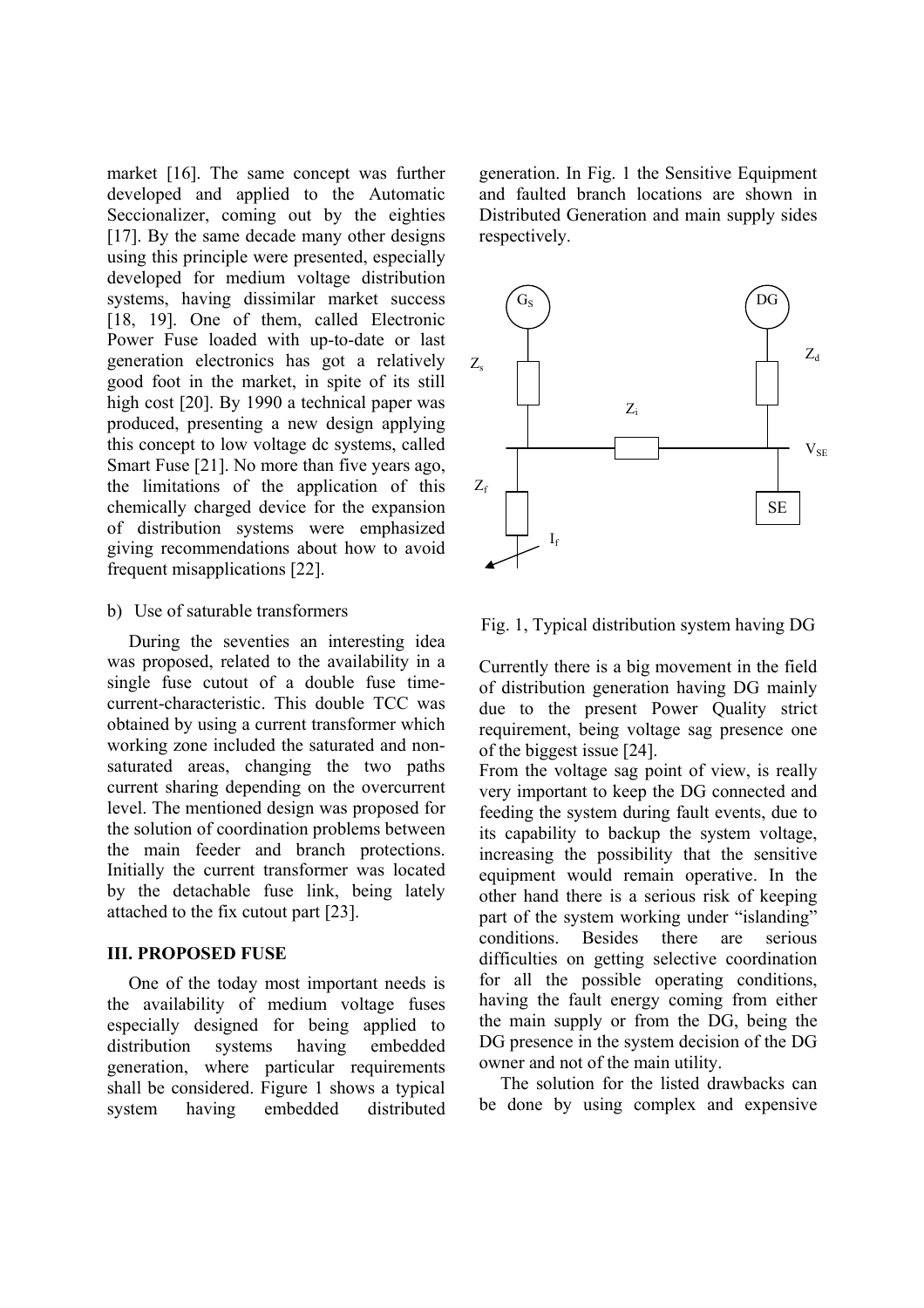protection schemes, due to many of the needed task are out of the traditional fuse reach. Among the intelligence that the fuse today needs to have, the most important ones are directionality and discrimination if ground is included in the fault path.

Besides the solution must have a cost enough low as to keep the complex fuse as an attractive possibility if compared with the competitors.

 Both ideas have been combined in a design that analytical studies shown to be very auspicious. As the design is in its way to start the patenting process, no further details can be provided here.

# **IV. CONCLUSIONS**

Medium voltage distribution fuse technology urgently need of new breed and fresh blood, otherwise their future application would be very uncertain, which unfortunately have been broadly revealed in the past. Distribution system is still a field where fuses are strongly suited thus any effort towards sustaining and increasing its presence would be worthwhile. The joint application of the well-known chemical charges and saturated transformer technologies allows the production of a fuse able to operate following two dissimilar TCC depending on the direction of the current passing through the fuse construction.

## **REFERENCES**

- 1- Konig, D., Brechtken, D., High Voltage Hybrid Fuse, 2<sup>nd</sup> Inter. Conference on Elect. Contacts, Arcs, Apparatus and Applications, pp. 122-126, 1993.
- 2- Nairne, E., Electrical Experiments by Mr. Edward Nairne, Phil. Transactions, Royal Society (London), 1774.
- 3- McEwan, P., Mr Edward Nairne FRS Discoverer of the electric fuse ?. Perspektywy Rozwoju Technik

Przerywania Pradu, ISSN 1225-5766, Gdansk, 1996.

- 4- Metcalf, A., A new fuse phenomenon, Beama Journal, Vol. 44, pp. 109-12 and 151-152, 1939.
- 5- Westrom, A., Crooks, W.R., Narancic, V., Current limiting fuses – a comparative evaluation, 9° IEEE Power Engineering Society, Minneapolis, 1981.
- 6- Leach, J. G., New application flexibility for Medium-Voltage Current-Limiting fuses, IEEE Trans. on Industry Applications, Vol. IA21, No 4, pp. 1075- 1080, 1985.
- 7- Narancic, V., Braunovic, M., Westrom, A., The composite fuse – a new technology for current limiting fuses, 7° IEEE Power Engineering Society, pp 462- 470, 1979.
- 8- Gómez, J., Tourn, D., McEwan, P.; Investigation of the pre-arcing behavior of dissimilar uniform double element, filled fuse, using finite element CAD techniques, Fourth International Conference on Electric Fuses and their Applications, Nottingham, pp. 65-67, 1991.
- 9- Rosen, P., Full-range fusing a new concept in system protection, Electrical Review, V. 213, No 4, pp. 33-34, 1983.
- 10- Miura, H., Takaoka, N., Tanahashi, Y., Ono, Y., Kito, Y., New dual-element current limiting power fuse with full protection capability against any fault current, IEEE Trans. on Power Apparatus and Systems, Vol, PAS-98, No 6, pp.1885-1894, 1979.
- 11- Wolny, A., Stokes, A.D., Kacprzak, B., High-voltage fuse behavior with varistor commutation, IEE Proc. Gener. Transm. Distr., Vol. 141, n° 1, pp. 3337, 1994.
- 12-Bucher, T., Encapsulated current-limiting fuses: grounded-front design, IEEE Trans. on Power Apparatus and Systems, Vol. PAS-101, No 7, pp.1975-1978, 1982.